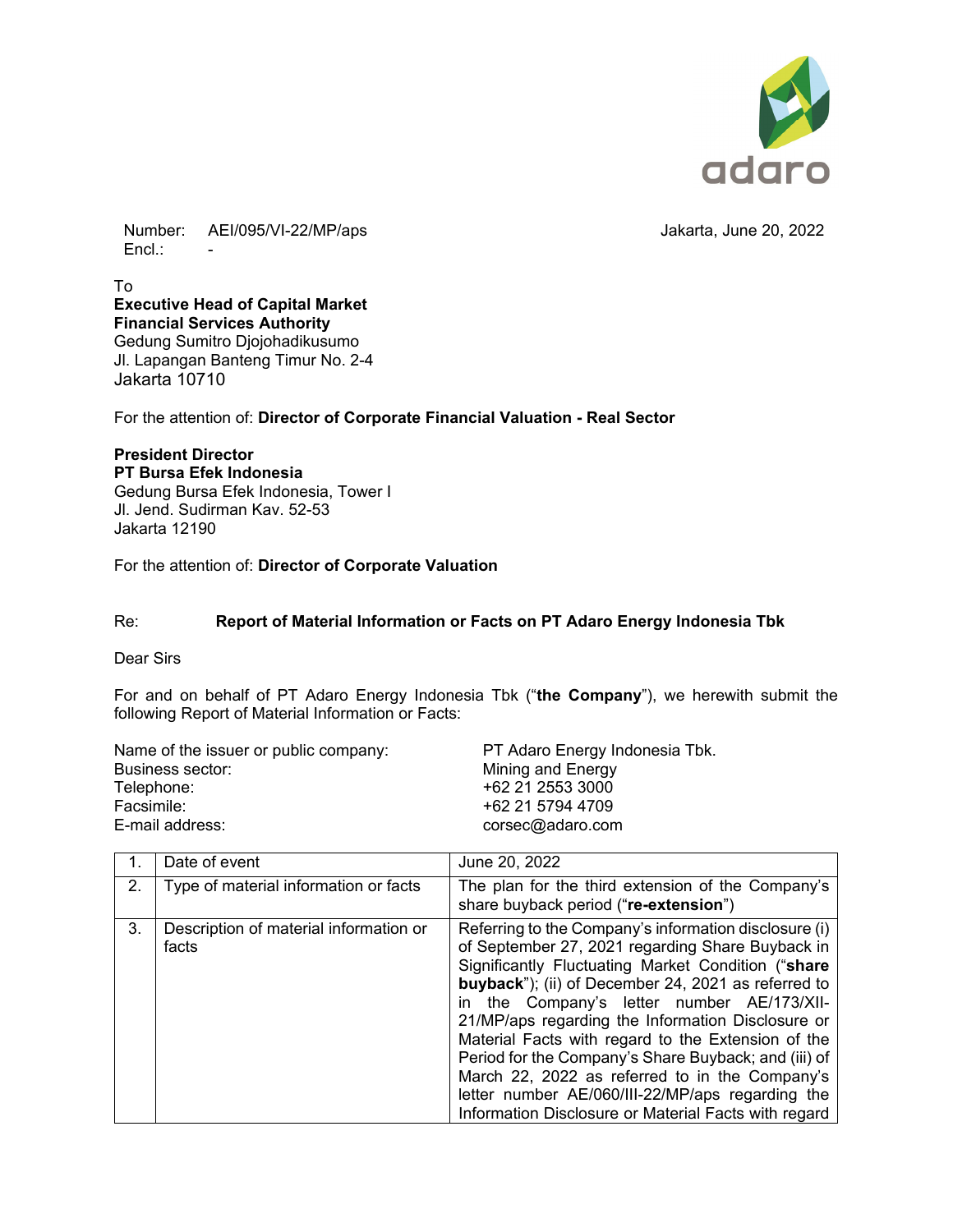

|  | to the second Extension of the Period for the<br>Company's Share Buyback, we herewith announce<br>that the Company intends to re-extend its share<br>buyback period up to 3 (three) months since the date<br>of this Information Disclosure, under<br>the<br>consideration that its share buyback period shall<br>expire on June 21, 2022, while there are still a<br>number shares to be bought back by the Company<br>out of the maximum number of the share buyback<br>scheme as stipulated by the regulation of the<br><b>Services</b><br>Authority<br>Financial<br>number<br>2/POJK.04/2013 on Share Buybacks by Issuers or<br>Public Companies under Significantly Fluctuating<br><b>Market Conditions.</b> |
|--|-------------------------------------------------------------------------------------------------------------------------------------------------------------------------------------------------------------------------------------------------------------------------------------------------------------------------------------------------------------------------------------------------------------------------------------------------------------------------------------------------------------------------------------------------------------------------------------------------------------------------------------------------------------------------------------------------------------------|
|  | <b>• Estimated schedule</b><br>The share buyback during the re-extension period<br>may only be executed at the latest within 3 (three)<br>months since the date of this Information<br>Disclosure.<br>- Date of Information Disclosure: June 20, 2022.<br>- Re-extension period of the share buyback: June<br>20, 2022 to September 19, 2022.                                                                                                                                                                                                                                                                                                                                                                     |
|  | • Impact of the Company's share buyback during<br>the re-extension period on its income and<br>financing costs<br>The Company is confident that the execution of the<br>Company's share buyback during the re-extension<br>period will not bring any negative impact on its<br>performance and income because the current<br>positions of its profit and available cash flows are<br>sufficient to fulfill the funding requirement for<br>executing the share buyback during the re-<br>extension period.                                                                                                                                                                                                         |
|  | . Limit of the share price for the planned share<br>buyback during the re-extension period<br>The share buyback during the re-extension period<br>will be executed for prices the Company considers<br>appropriate and fair by complying with the<br>applicable regulations.                                                                                                                                                                                                                                                                                                                                                                                                                                      |
|  | . Method for share buyback during the re-<br>extension period<br>The Company's share buyback during the re-<br>extension period will be executed through<br>transactions at the regular market of IDX. The<br>Company has appointed 1 (one) securities firm to                                                                                                                                                                                                                                                                                                                                                                                                                                                    |